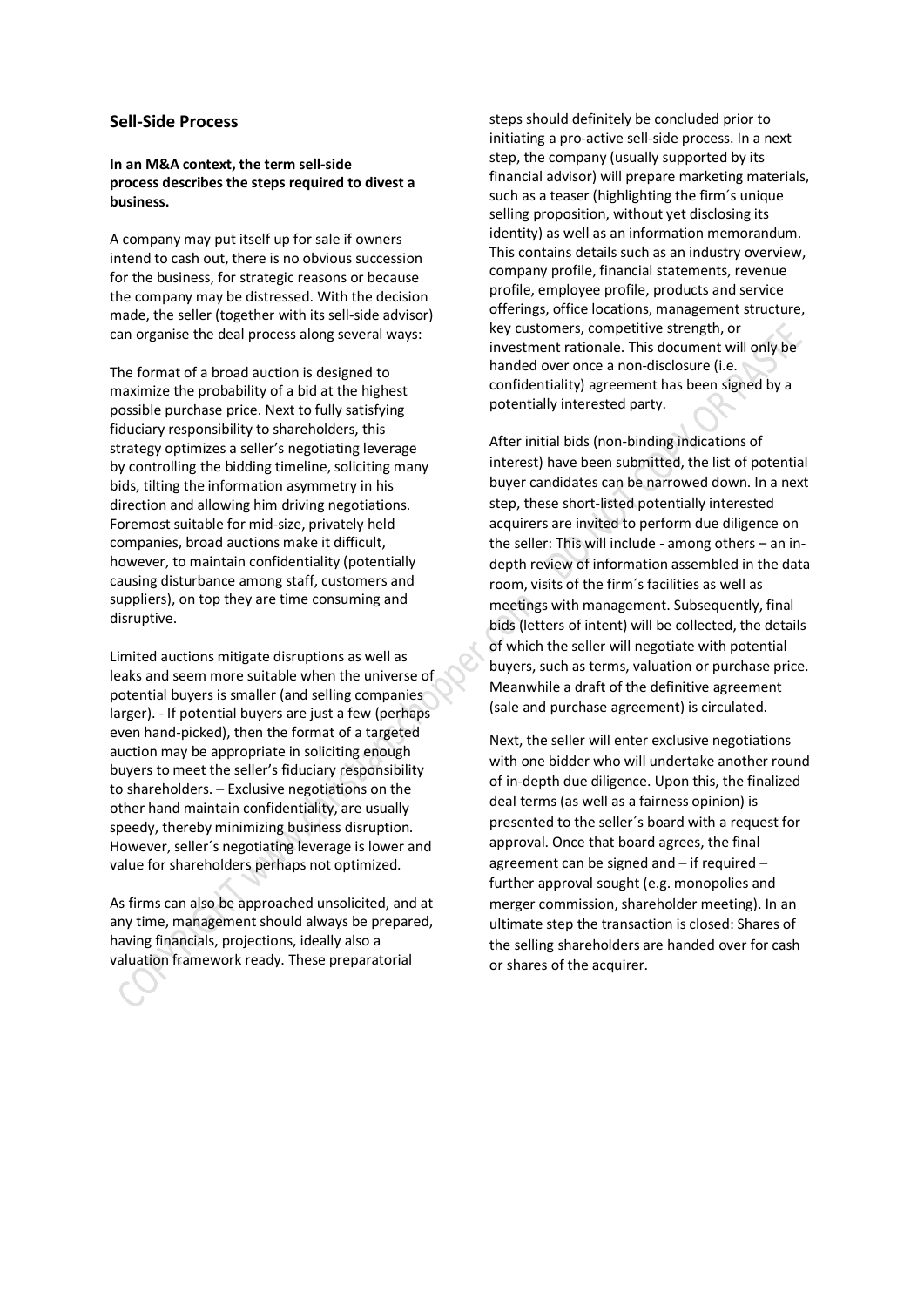| ORGANISATION                                                                                             | MARKETING                                                                             | INITIAL<br>INDICATIONS            | DUE<br>DILIGENCE                                                                                                                                                 | DETAILED<br><b>BIDS</b>                                                             | hNAL<br>NEGOTIATION                                    |
|----------------------------------------------------------------------------------------------------------|---------------------------------------------------------------------------------------|-----------------------------------|------------------------------------------------------------------------------------------------------------------------------------------------------------------|-------------------------------------------------------------------------------------|--------------------------------------------------------|
| STRATEGYX<br>TIMING                                                                                      | CONTACT<br>BUYERS<br>INESTORS                                                         | SOLicij<br>INITIAL<br>INDICATIONS | MANAGEMENT EVALUATE<br>PRESEN-<br>TATIONS                                                                                                                        | APPETITEX<br>INTEREST                                                               | <b>FINAL</b><br>$D\cup\Xi$<br>DILIGENCE                |
| ADJISOR<br>DUEDILIGENCE<br>TEASER &<br>MENORANDUM<br>FINANCIAL<br>MODEL<br>BUYER<br>$INV = STOR$<br>LIST | SEND<br>TEASER<br>NDA<br>SEND<br>MEMORANDUM<br>PREPARE<br>MANACIEMENT<br>PRESENTATION | ROUNDS<br>$Qk +$                  | DISCUSSION ACCESS TO<br>DATA<br><b>ZOOM</b><br>ASDITIONAL<br>$D\nu \equiv$<br>DILIGENCE<br>- ZUSINESS<br>- FINANCIAL<br>$-L\equiv AAL$<br>$-TAX$<br>- ACCOUNTING | DECIDE<br>OPTIMAL<br>NEXT<br>STEPS<br>D2ATT<br>PURCHASE<br>AGREENENT<br>EXCLUSIVITY | <b>hinAL</b><br>CONTRACT<br>NEGOTIATIONS<br>$C$ LOSING |
| Clay Richts Clay Clay                                                                                    |                                                                                       | Children Rolling (Children        |                                                                                                                                                                  |                                                                                     |                                                        |